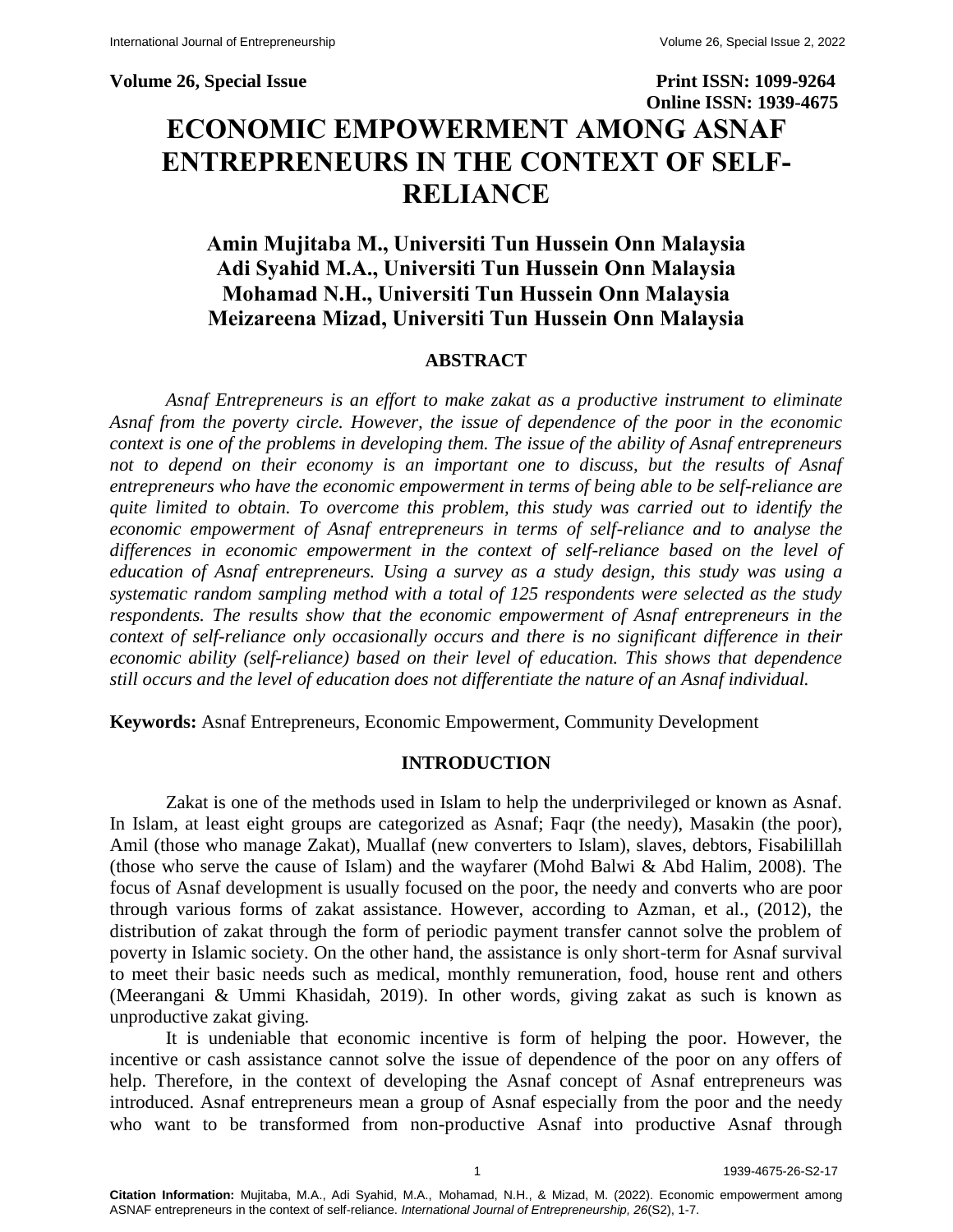entrepreneurship platform (Shobihah et al., 2020). The existence of Asnaf entrepreneurs is the intention to seek Asnaf to be self-reliant, improve the socio-economic status, and enhance the economy and better quality of life (Meerangani & Ummi Khasidah, 2019; Azman et al., 2016).

As the poor, economic capacity is the main outcome that is expected to happen to Asnaf entrepreneurs. In the context of community development, economic empowerment is an indicator to evaluate the development efforts undertaken in improving the community economy (Moyle, Dollard & Biswas, 2006; Hollifield, Donnermeyer, Wolford & Agunga, 2007; Vyas & Watts, 2009). While economic capacity refers to the increased revenue, for the weak and over-reliant Asnaf, economic growth is not the main thing, but what should be noted is the economic ability in the context of self-reliance. In other words, in the economic aspect they have the ability to rely on their own capabilities as well as to be able to manage their own economy. In addition, selfreliance is an indication of the ability that a community can continue its survival and be able to mobilize and utilize its existing resources, for a more sustainable future (Madhavappallil  $\&$ Pawar, 2010).

However, there have been only limited studies that examine Asnaf entrepreneurs that scrutinise Asnaf's economic empowerment in the self-reliance aspect even though the main objective of the programme is to ensure that they are able to be independent in their economic aspects. On the other hand, the study is generally focused on other elements such as business performance (Hashim et al., 2020) the success factor of Asnaf entrepreneurs icons (Zuriyati & Nurul Ilyana, 2018), the influence of religiosity elements on the muamalat of Asnaf entrepreneur (Abd Rahman & Idris, 2020), increased income (Meerangani & Zaham Azman, 2019) and others. Based on these realities, this study identifies the economic empowerment of Asnaf entrepreneurs in the self-reliance aspect and to analyse their differences based on their level of education.

#### **LITERATURE REVIEW**

Asnaf entrepreneurs are a group of faqr, poor and muallaf who are trying to be formed through the process of creating a business with the cooperation of Lembaga Zakat Malaysia (Zuriyati & Nurul Ilyana, 2018). Asnaf entrepreneurs are also observed as a zakat distribution programme in the form of business capital and it is a reform of the zakat distribution done by the Zakat Board (Azman Ab Rahman et al., 2014). Asnaf entrepreneurs are also trying to be transformed from non-productive Asnaf into productive Asnaf through the entrepreneurship platform (Shobihah et al., 2020).

Basically, there are various studies have been conducted on Asnaf entrepreneurs and the Asnaf entrepreneur project itself. Among the studies that are being the focus is the effectiveness of Asnaf entrepreneur programmes. However, studies on the effectiveness implemented do not clearly reflect the effectiveness of the programme because it was conducted qualitatively. A study by Meerangani & Zaham Azman (2019) for example had studied the effectiveness of Asnaf entrepreneur programmes in Selangor through qualitative method. The results showed that the programme was effective due to the awareness of freeing the families from poverty and at the same time explaining that they were satisfied with the Asnaf entrepreneur programme.

Similarly, the evaluation of the effectiveness of Asnaf entrepreneur programmes in Selangor and Kuala Lumpur was also being conducted qualitatively by Azman, et al., (2016). Interview results from Asnaf entrepreneurs and Lembaga Zakat Selangor officers found that entrepreneur programmes conducted have a high impact on the Asnaf entrepreneur economy as well as are able to remove the Asnaf entrepreneurs from the poverty zone. Although this study showed its effectiveness, the findings did not indicate the effectiveness of the programme to the population by referring to the clear variables but only based on the opinions of some informants from the study on the effectiveness of the Asnaf entrepreneur programme being followed.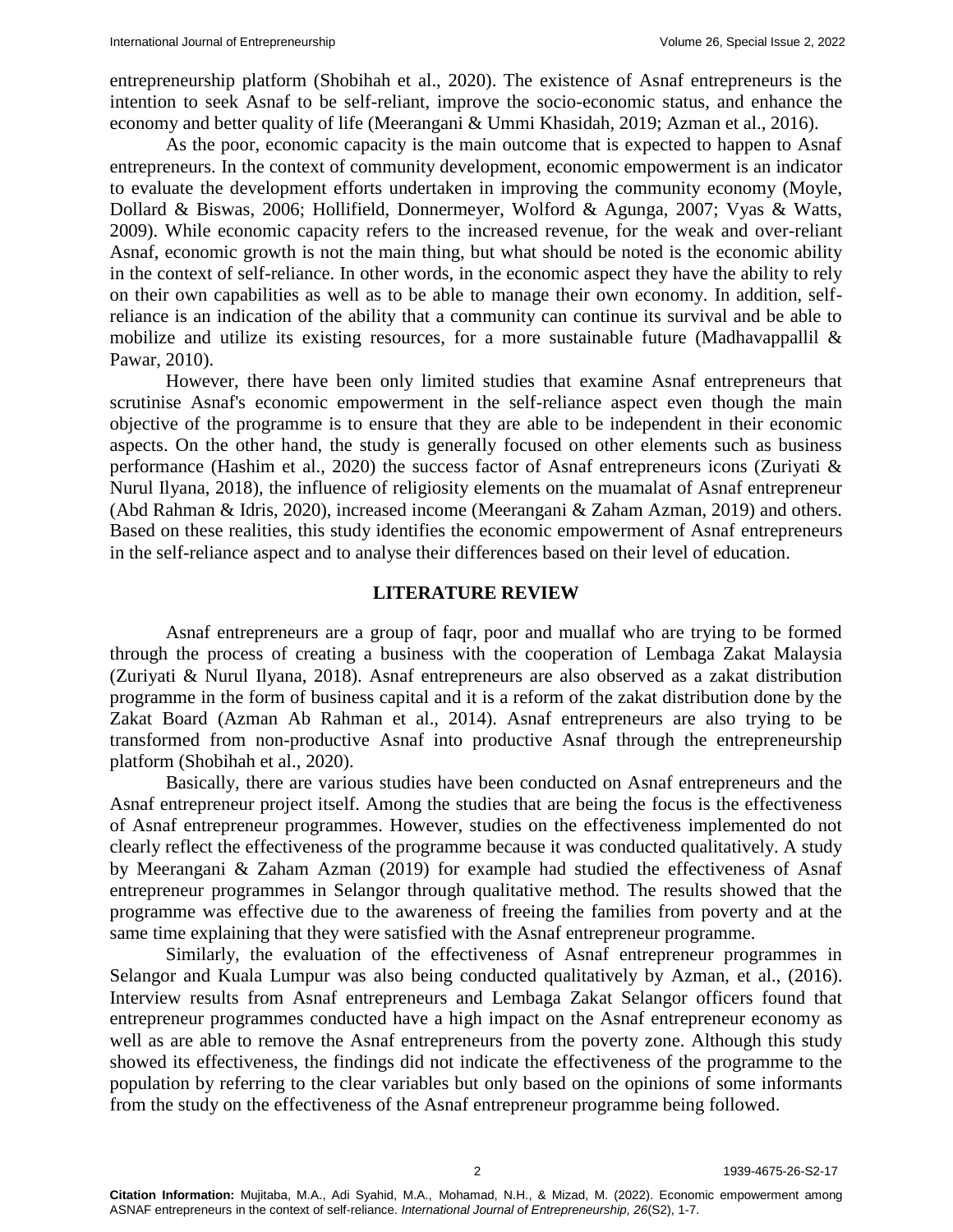In addition, Zuriyati & Nurul Ilyana (2018) had examined the success factors of Asnaf entrepreneurs under the supervision of the Malacca Islamic Religious Council (MAIM). The results found that the success of Asnaf entrepreneurs has been influenced by external and internal factors. External factors refer to capital assistance, knowledge on entrepreneurship, support and assistance from family members and Asnaf friends. While internal factors are related to the practice of Islamic teachings in life such as charity, five-time prayer, sincere intention and deep attitude and interest. This study also does not reflect the true reality of Asnaf entrepreneurs that have been developed.

Subsequently, the study of Mohd Din, et al., (2019) tried to test the factors that influenced the intention of Asnaf entrepreneurs to explain business zakat. The intention is assessed based on The Theory of Organized Behavior involving attitudes, subjective norms and behaviour control. All three variables show strong relationships to influence Asnaf entrepreneurs to pay business zakat. Abd Rahman & Ahmad (2011) examined the factors that influence the success and failure of Asnaf entrepreneurs. The results showed that the success of Asnaf entrepreneurs business is influenced by capital factors, age, and gender, business age, monitoring aspects, business features, zakat management efficiency, optimism, social skills, social networking and risk-taker. Meanwhile, Hazlina, et al., (2015) found that successful Asnaf entrepreneurs are Asnaf entrepreneurs who dare to take risks in their business, be creative about their business and always be positive-minded in the business conducted. In addition, there are several aspects that need to be examined to enhance the success of Asnaf entrepreneurs such as attitude and commitment to business as well as internal and external strengths of Asnaf to ensure the success of the world and the hereafter.

There are also studies that explain the challenges faced by Asnaf entrepreneurs. Hashim, et al., (2020) for example showed that there are challenges faced by Asnaf entrepreneurs such as lack of skills and knowledge in business management, especially in financial, marketing and production operation. Md Ramli, et al., (2011) on the other hand, examined the relationship of Asnaf attitude towards the success and failure of zakat capital assistance. The results of the study found that zakat capital assistance serves as a capital injection that benefits Asnaf to start a business. This assistance also provides support not only from the economic aspects but also social support and moral aspects of Asnaf. However, zakat centres still need to increase the monitoring of Asnaf entrepreneurs to ensure that economic development programmes achieve the targeted targets.

Although there are many studies that have conducted on Asnaf entrepreneurs, there is not a single study that clearly demonstrates Asnaf's economic efforts in the self-reliance aspect. Economic mobility is a declaration of Asnaf entrepreneurs, that they are not passive objects in a community that depends on others for its economic needs. Hence, this study identifies the economic ability of Asnaf entrepreneurs in the self-reliance aspect and also analyses the differences based on the level of education of Asnaf entrepreneurs.

#### **METHODOLOGY**

The research design used is the survey study design. This design is suitable to answer the objectives of the study that want to obtain data that can be analysed on the study population. According to Babbie (2012) survey is the best study design to describe a large population that can be observed directly. Thus, the researchers obtained the research data through questionnaires. To implement the design of this study the population was predetermined and the sample size was calculated using the method of determining the sample size of Krejei & Morgan (1970).

The population of this study was 184 of Terengganu Asnaf Entrepreneurs. The sample size involved was 125 people. To ensure that the study samples can be generalised over the study population, a systematic random sampling method was used to select the study sample based on

**Citation Information:** Mujitaba, M.A., Adi Syahid, M.A., Mohamad, N.H., & Mizad, M. (2022). Economic empowerment among ASNAF entrepreneurs in the context of self-reliance. *International Journal of Entrepreneurship, 26*(S2), 1-7.

3 1939-4675-26-S2-17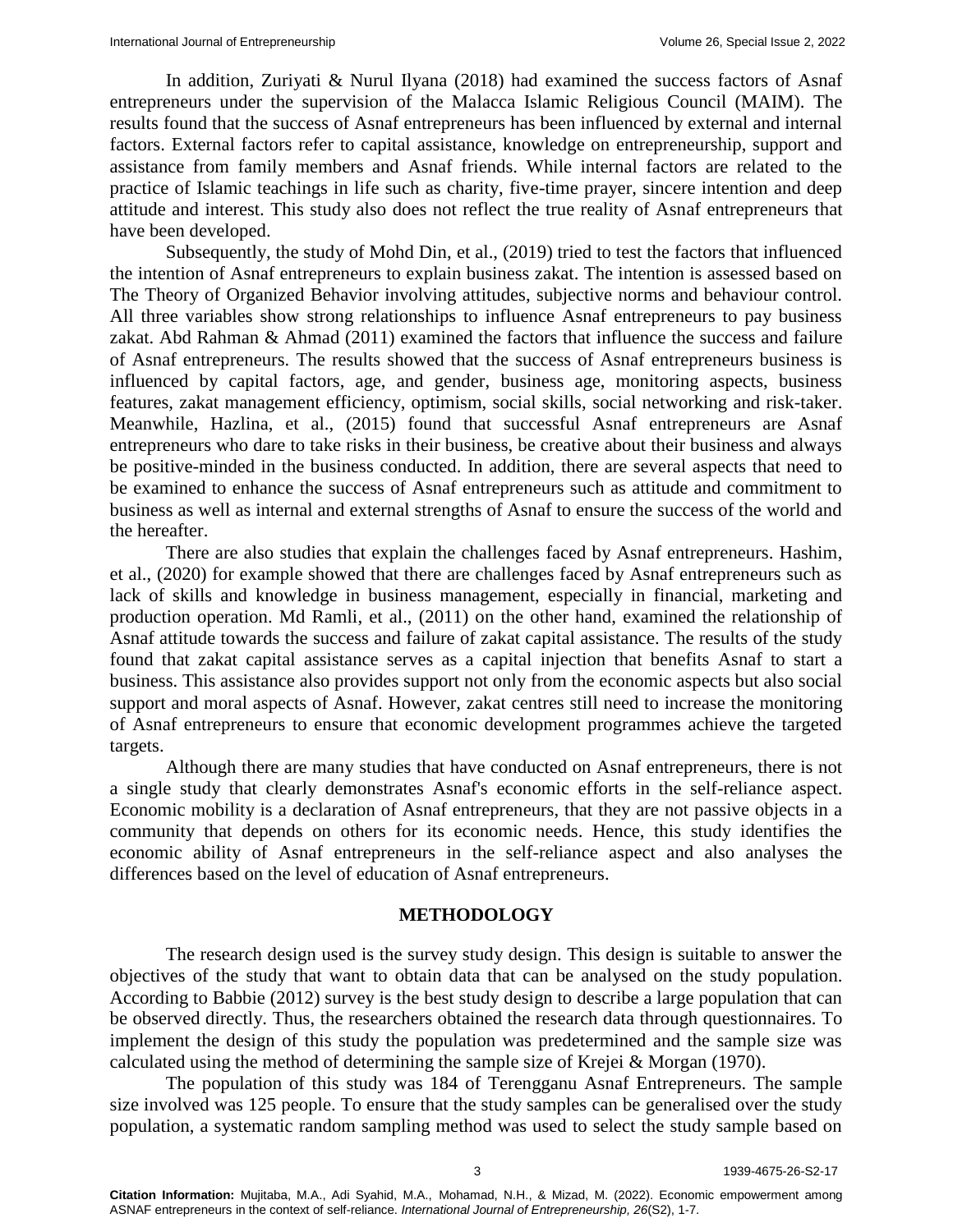the size set. To implement this procedure, the researchers obtained a sample framework from the parties responsible for the study population namely the Islamic Council and Malay Customs Terengganu (MAIDAM).

The sample framework refers to the list of names of the study populations involved (Creswell, 2012). For data collection purposes, questionnaires were developed by the researchers. The questionnaires are based on the concept of economic effort in self-reliance (Wilson, 1996; Kantor, 2005; Kapitsa, 2008). Trained enumerators were appointed and briefed prior to the data collection process. Each enumerator was briefed on research instruments, study areas and respondents in the study. Each questionnaire took 15 to 20 minutes to complete. The data obtained using questionnaires were analysed using two types of statistical procedures, namely descriptive and inference statistics. All the data obtained were analysed using Statistical Package for the Social Sciences (SPSS) software.

#### **FINDINGS AND DISCUSSION**

#### **Economic Capacity in the Context of Self-Reliance**

The economic ability in the context of self-reliance shows the extent to which Asnaf entrepreneurs are able to become independent after they are directly involved as entrepreneurs through zakat capital assistance. Asnaf is eligible to receive zakat assistance as they fall into the category of faqr, muallaf and others. The results of the study based on Table 1 show that "moderate" (3.0) economic capacity in self-reliance is occurring among the respondents. Where sometimes independent respondents determine their business (3.24), have the ability to market the results of business products (3.21) and self-determine the price of their business products. Respondents also showed ability occurs for them to do side work based on business skills at the moderate level (2.18). The ability of respondents to be self-reliant also showed at the moderate level which it occurs in the aspect of finding other methods of increasing sales revenue (2.88), obtaining information on courses or programmes (2.75), taking risks (2.89), managing business outcomes for families (2.98) and the ability to diversify entrepreneurship products also sometimes happens to Asnaf entrepreneurs. In conclusion, the Asnaf's economic ability in the self-reliance aspect only sometimes happens to them.

To be concluded, the economic capacity of Asnaf entrepreneurs in the self-reliance aspect is at a moderate level. This is not in line with the aims and objectives of the Asnaf entrepreneurship programme to produce independent individuals (Meerangani & Ummi Khasidah, 2019; Izzatul et al., 2020) whereas believing in the independent aspect of economic capacity will determine the eradication of poverty (Basargekar, 2009). The reason is, the economic ability will exist when the poor maximize their available resources independently to increase their poverty income (Basargekar, 2009). On the other hand, it occurs in Asnaf entrepreneurship programmes where the resources or capital provided cannot be maximized to drive them more self-reliance to determine the economic empowerment that occurs.

| Table 1<br><b>ECONOMIC EMPOWERMENT IN THE CONTEXT OF SELF-RELIANCE</b> |                                                                                    |      |  |  |  |  |
|------------------------------------------------------------------------|------------------------------------------------------------------------------------|------|--|--|--|--|
| No                                                                     | <b>Item</b>                                                                        | Min  |  |  |  |  |
|                                                                        | Freely determine the business.                                                     | 3.24 |  |  |  |  |
| $\mathcal{L}$                                                          | Determine for yourself how to work, without following the way of others            |      |  |  |  |  |
| 3                                                                      | Able to market your own business products.                                         |      |  |  |  |  |
| $\overline{4}$                                                         | Determine the price of business products without being determined by<br>others.    | 3.18 |  |  |  |  |
|                                                                        | Do side jobs based on business skills to further increase the source of<br>income. | 2.84 |  |  |  |  |

**Citation Information:** Mujitaba, M.A., Adi Syahid, M.A., Mohamad, N.H., & Mizad, M. (2022). Economic empowerment among ASNAF entrepreneurs in the context of self-reliance. *International Journal of Entrepreneurship, 26*(S2), 1-7.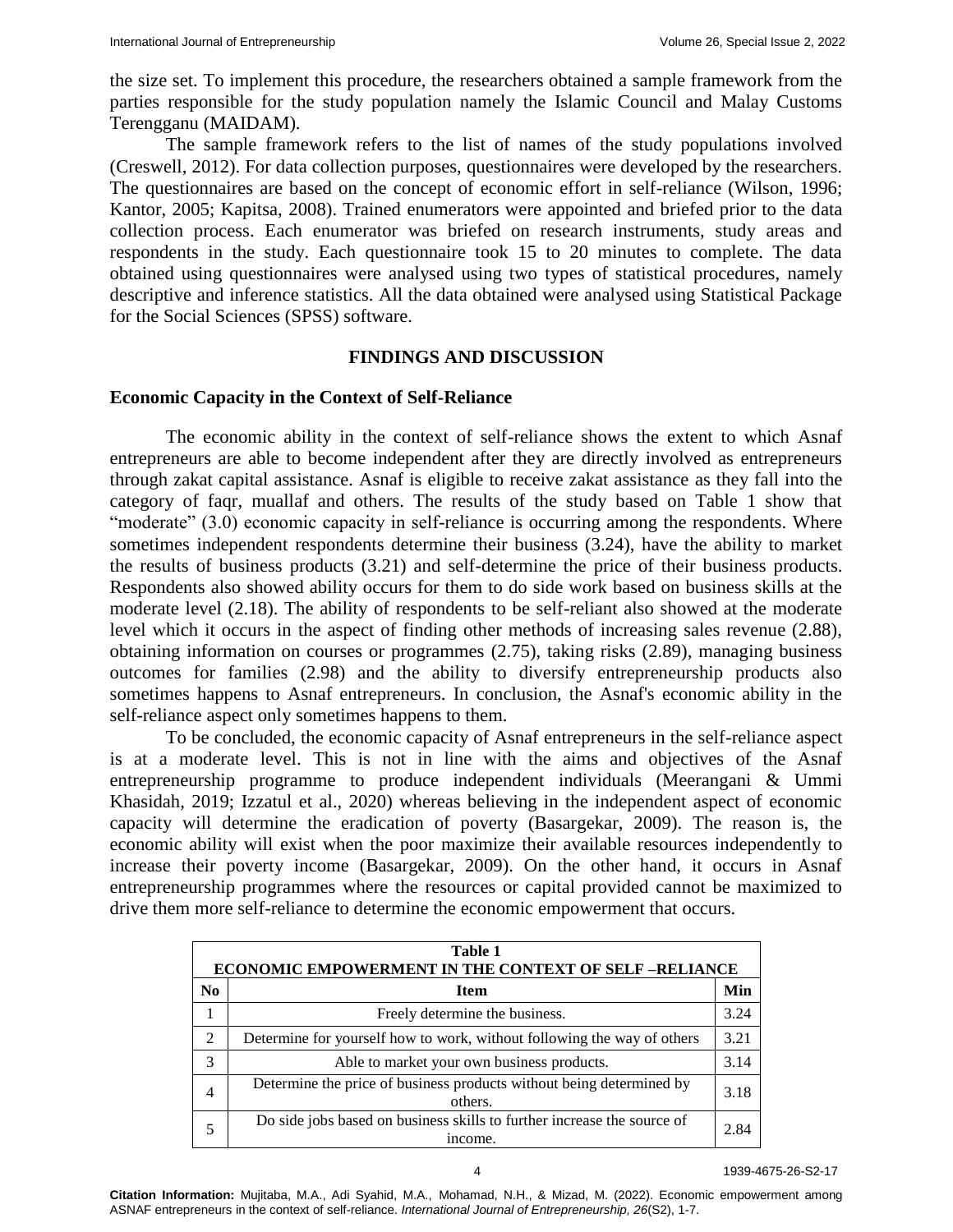| 6  | Find other ways to increase business sales revenue.                                                                              | 2.88 |  |  |
|----|----------------------------------------------------------------------------------------------------------------------------------|------|--|--|
|    | Obtain information about courses or programs to improve skills in business                                                       | 2.75 |  |  |
| 8  | Dare to take any risk to become a successful entrepreneur.<br>Able to manage family financial resources as a result of business. |      |  |  |
| Q  |                                                                                                                                  |      |  |  |
| 10 | Diversify sales products in an effort to grow the business                                                                       |      |  |  |
|    | <b>Total Mean</b>                                                                                                                | 3.00 |  |  |

#### **Differences in Economic Ability (Self-Reliance) based on Education Level**

Based on Table 2, ANOVA test showed that there was no significant difference in the economic ability of Asnaf entrepreneurs based on the level of education in the context of self reliance (F=1.692, p=0.189). The results of this study show that the economic ability of Asnaf entrepreneurs does not differ between Asnaf entrepreneurs who have primary, secondary and higher education. Despite being given the name of an entrepreneur, the population of this study is still Asnaf, which is a poor community that is eligible to receive zakat assistance. This shows that although this entrepreneurship programme is applied to Asnaf, their self-reliance does not show any difference despite having different levels of education. This finding is not in line with Todaro (2003) who stated that education possessed by individuals can reduce income inequality and reduce poverty. In the meantime, the findings of this study support the reality that poverty no longer counts a person's educational background. This can be seen in the issue of graduate unemployment that is being faced globally. Even Malaysia is facing the problem of prolonged unemployment among graduates throughout the country (Nadarajah, 2021). Being poor becomes the existence of dependence among them and reduces the ability to be self -reliant. According to Bagong (2001) the poor have poor working ability and limited access to economic activities which have caused them to lag far behind other communities that have higher potential.

| Table 2<br>DIFFERENCES IN ECONOMIC ABILITY (SELF-RELIANCE) BASED ON EDUCATION LEVEL |                   |                       |                |                |                    |  |  |  |  |
|-------------------------------------------------------------------------------------|-------------------|-----------------------|----------------|----------------|--------------------|--|--|--|--|
| <b>Economic Ability (Self-</b><br><b>Reliance)</b> based on Education<br>Level      | Sum of<br>squares | Degrees of<br>Freedom | Min<br>squares | <b>F</b> Value | <b>Significant</b> |  |  |  |  |
| Between Groups                                                                      | 2.545             |                       | 1.272          | 1.692          | 0.189              |  |  |  |  |
| In Group                                                                            | 91.765            | 122.                  | 0.752          |                |                    |  |  |  |  |
| Total                                                                               | 94.309            | 124                   |                |                |                    |  |  |  |  |

### **CONCLUSIONS, IMPLICATIONS AND RECOMMENDATIONS**

For Asnaf entrepreneurs, their economic ability in the context of self-reliance only occasionally occurs and this ability does not show a difference between the levels of Asnaf education. This study shows negative implications in terms of their ability to be self-reliant in determining their economy. In other words, dependence is still prevalent as is the norm for Asnaf communities who depend to continue their lives. In addition, education is not a determinant to choose an Asnaf to be involved as an entrepreneur or not, therefore this study suggests a more practical approach to efforts to develop Asnaf by focusing on the potential of Asnaf. In other words, not all Asnaf can be made Asnaf entrepreneur through the application, instead, their potential needs to be determined first. The potential is an element that can be utilized to develop the Asnaf entrepreneur with the effort of outside potential in the belief that the potential can change their lives.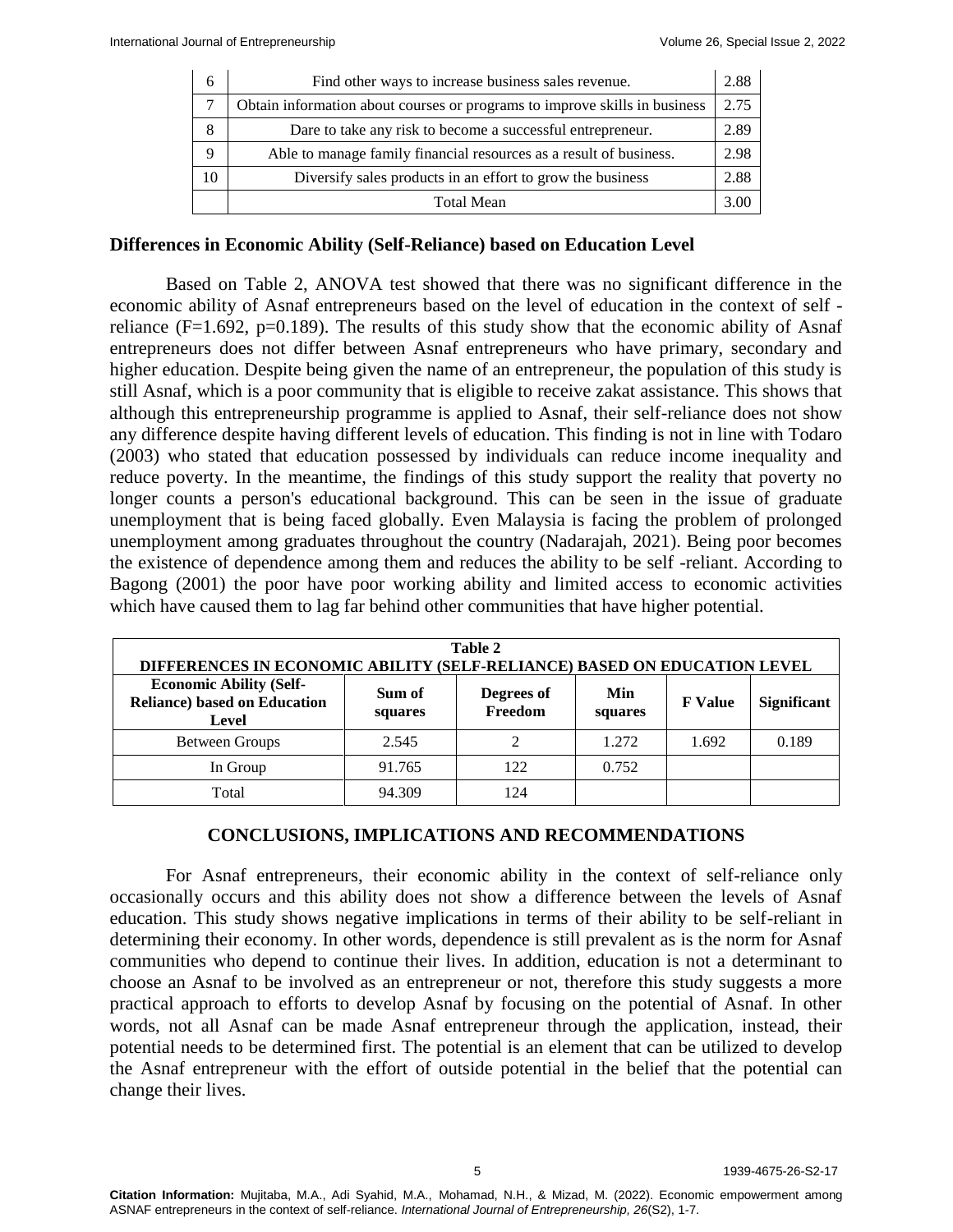#### **ACKNOWLEDGMENT**

The corresponding author: Adi Syahid M.A. and co-authors would like to thank the Ministry of Higher Education Malaysia for supporting this research under Fundamental Research Grant Scheme (FRGS) FRGS/1/2019/SS06/UTHM/03/3 and partially sponsored by Universiti Tun Huseein Onn Malaysia.

#### **REFERENCES**

- Abd Rahman, R., & Ahmad, S. (2011). [Asnaf Fakir and Miskin entrepreneurship development strategy through the](https://www.researchgate.net/publication/348490602_Asnaf_Entrepreneurial_Scheme_Evidence_From_Lembaga_Zakat_Negeri_Kedah)  distribution [of Zakat capital assistance.](https://www.researchgate.net/publication/348490602_Asnaf_Entrepreneurial_Scheme_Evidence_From_Lembaga_Zakat_Negeri_Kedah) *Management Journal, 33,* 37–44.
- Abd Rahman, S.S., & Idris, J. (2020). [The relationship of the elements of religiosity to the muamalat of the](https://www.abacademies.org/articles/economic-empowerment-among-asnaf-entrepreneurs-in-the-context-of-selfreliance.pdf)  [association of Asnaf entrepreneurs.](https://www.abacademies.org/articles/economic-empowerment-among-asnaf-entrepreneurs-in-the-context-of-selfreliance.pdf) *International Journal of Business and Economy, 2*(1), 78–88.
- Azman, A.R., Mohamad, Y., Ali, B.M., Noorizzuddin, N., Mahdir, A.B., & Ahmad A. (2016). Entrepreneur program to empower the economy of the Asnaf group: Monitoring from Myema application. *Journal of Fatwa Management and Research, 7,* 29–38.
- Azman Ab, R., Mohamad Yazis, A.B., & Mahdhir, A.M.N.N. (2014). [The effectiveness of the Asnaf entrepreneur](https://www.semanticscholar.org/paper/Zakat-Institution-in-Malaysia-%3A-Problems-and-Issues-Rahman/eba7dfb64b5ebc9bc1e32fbc0c6890c3760fcaa8)  [program by Zakat institutions in interpreting the Harmony of the Ummah.](https://www.semanticscholar.org/paper/Zakat-Institution-in-Malaysia-%3A-Problems-and-Issues-Rahman/eba7dfb64b5ebc9bc1e32fbc0c6890c3760fcaa8) *International Conference on Arabic Studies and Islamic Civilization,* 500–509.
- Azman Ab R., & Mohammad Haji, A., & Syed, M.N.S.O. (2012). Zakat institution in Malaysia: Problems and issues. *Global Journal Atthaqafah, 2*(1), 35.
- Babbie, E. (2012). *The basics of social research.* Cangage Learning USA.
- Basargekar, P. (2009). [How empowering is micro entrepreneurship developed through microfinance?](https://journals.sagepub.com/doi/10.1177/097324700900500108) *Asia Pacific Business Review, 5*(1), 67–76.
- Bagong, S. (2001). Poverty and empowerment of the poor. *Society, Culture and Politics, XIV*(4), 25-42.
- Creswell, J.W. (2012). *[Educational research: Planning, conducting, and evaluating quantitative and qualitative](https://www.researchgate.net/publication/324451568_Educational_Research_Planning_Conducting_and_Evaluating_Quantitative_and_Qualitative_Research_6th_Edition)  [research \(4](https://www.researchgate.net/publication/324451568_Educational_Research_Planning_Conducting_and_Evaluating_Quantitative_and_Qualitative_Research_6th_Edition)th edition).* Boston, MA: Pearson.
- Hashim, N., Mohamad, A., & Othman, A. (2020). [The challenges encountered by](https://www.semanticscholar.org/paper/THE-CHALLENGES-ENCOUNTERED-BY-ZAKAT-RECIPIENTS-Hashim-Mohamad/34561267072e511570d7b88deb386e227815e750) Zakat recipients entrepreneurs. *International Journal of Zakat and Islamic Philanthropy, 6958,* 157–164.
- Hashim, N., Othman, A., & Mohamad, A. (2020). Performance levels and factors influencing Asnaf entrepreneur business in Jayadiri assistance program: A descriptive analysis. *International Journal of Zakat and Islamic Philanthropy,5*(1), 46–58.
- Hazlina, A.H., Jamaliah, S., & Sharifah, N.S.Y. (2015). [Individual characteristics of the successful Asnaf](https://www.researchgate.net/publication/280816538_Individual_Characteristics_of_the_Successful_Asnaf_Entrepreneurs_Opportunities_and_Solutions_for_Zakat_Organization_in_Malaysia)  [entrepreneurs: Opportunities and solutions for Zakat organization in Malaysia.](https://www.researchgate.net/publication/280816538_Individual_Characteristics_of_the_Successful_Asnaf_Entrepreneurs_Opportunities_and_Solutions_for_Zakat_Organization_in_Malaysia) *International Business and Management, 4*(2).
- Hollifield, C.A., Donnermeyer, J.F., Wolford, G., & Agunga, R. (2007). [Leading community innovation: Organizing](https://www.tandfonline.com/doi/abs/10.1080/15575330709489839)  [successful rural telecommunications self-development projects.](https://www.tandfonline.com/doi/abs/10.1080/15575330709489839) *Community Development, 38*(2), 52–67.
- Kantor, P. (2005). [Determinants of women's microenterprise success in](https://www.researchgate.net/publication/24080966_Determinants_of_Women) Ahmedabad, India: Empowerment and [Economics.](https://www.researchgate.net/publication/24080966_Determinants_of_Women) *Feminist Economics, 11*(3), 63–83.
- Kapitsa, L.M. (2008). [Women's economic empowerment.](https://www.gatesfoundation.org/equal-is-greater/our-approach/#:~:text=We%20define%20women) *United Nations Division for the Advancement of Women Expert Consultation on the 2009 World Survey on the Role of Women in Development: Women's control over economic resources and access to financial resources, including microfinance.* Bangkok, Thailand: 12- 14 November, 2008.
- Krejcie, R.V., & Morgan, D.W. (1970). [Determining sample size for research activities.](https://journals.sagepub.com/doi/10.1177/001316447003000308) *Educational and Psychological Measurement, 30,* 607-610.
- Md Ramli, R., Ahmad, S., Wahid, H., & Harun, F.M. (2011). Understanding Asnaf attitude: Malaysia's Experience in Quest for an Effective Zakat Distribution Programme, 18.
- Madhavappallil, T., & Pawar, M. (2010). *Self-reliant development. Social development: Critical themes and perspectives, 76–97.* New York: Routledge.
- Meerangani, K.A., & Ummi Khasidah, Z.A. (2019). Transformation of Asnaf entrepreneurs through economic development program, Selangor Zakat Board, 15–29.
- Meerangani, K.A., & Zaham Azman, U.K. (2019). Effectiveness of Asnaf economic development program by Selangor Zakat Board, 8(2), 14–24.
- Mohd Balwi, M.A.W.F., & Abd Halim, A.H. (2008). [Zakat mobilization in the creation of Asnaf entrepreneurs: a](https://www.semanticscholar.org/paper/FACTORS-INFLUENCING-ASNAF-ENTREPRENEUR%E2%80%99S-INTENTION-Din-Ismail/eb9e1c8bd16a7a4fa1aff304d8bca48ad5263b6d)  [review.](https://www.semanticscholar.org/paper/FACTORS-INFLUENCING-ASNAF-ENTREPRENEUR%E2%80%99S-INTENTION-Din-Ismail/eb9e1c8bd16a7a4fa1aff304d8bca48ad5263b6d) *Sharia Journal, 16,* 567–584.
- Mohd Din, N., Ismail, M., & Rosli, M. (2019). Factors influencing Asnaf entrepreneur's intention under Asnaf Entrepreneurial Program (AEP) towards Zakat on Business, 11–24.
- Moyle, T.L., Dollard, M., & Biswas, S.N. (2006). [Personal and economic empowerment in rural Indian women : A](https://journals.sagepub.com/doi/10.1177/097300520600200207)  self - [help group approach.](https://journals.sagepub.com/doi/10.1177/097300520600200207) *International Journal of Rural Management, 2*(2).